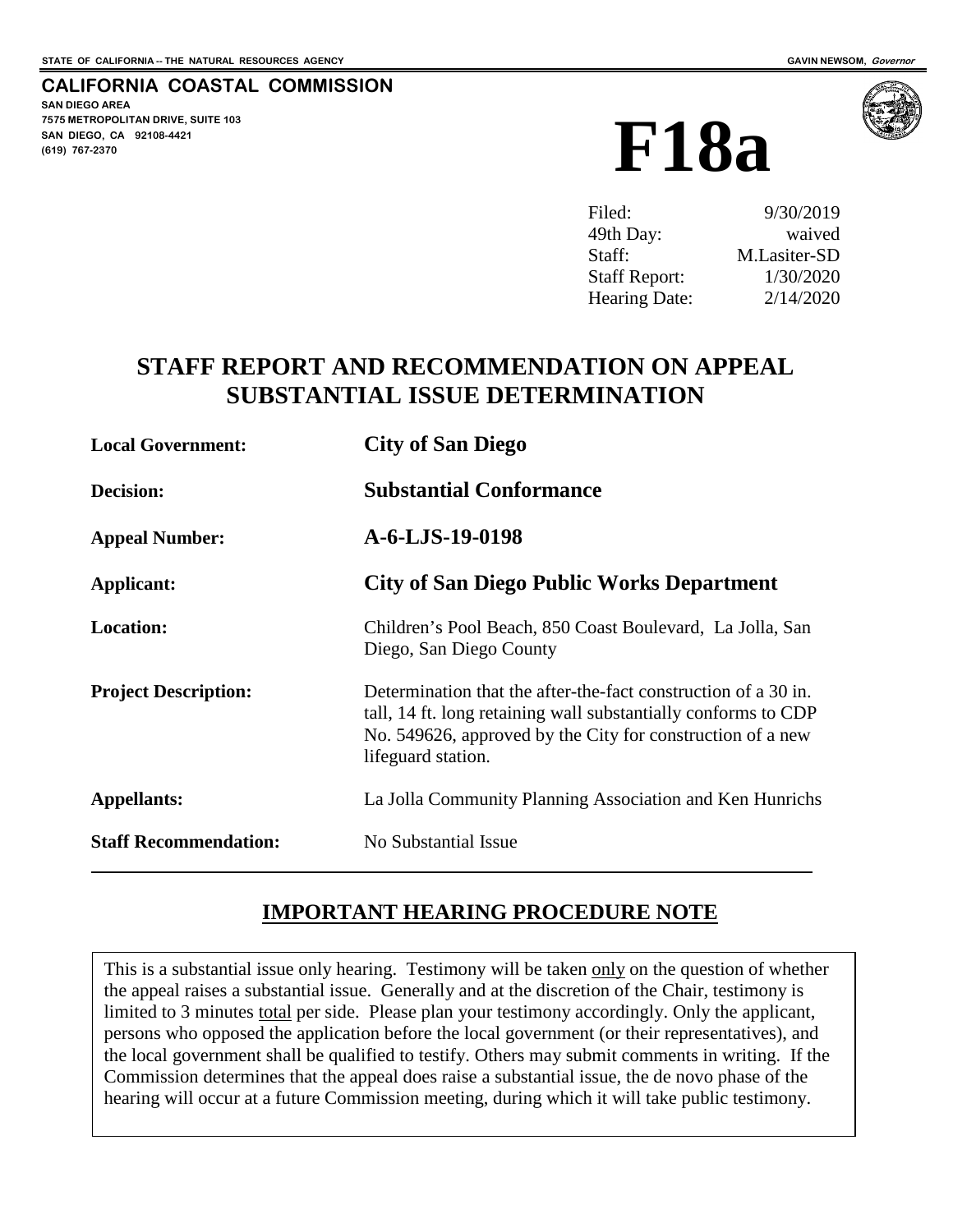### **SUMMARY OF STAFF RECOMMENDATION**

The project site is located at Children's Pool Beach (also known as Casa Beach) in the La Jolla community of the City of San Diego [\(Exhibit 1\)](https://documents.coastal.ca.gov/reports/2020/2/f18a/f18a-2-2020-exhibits.pdf). Children's Pool Beach is a 0.7 acre artificial pocket beach held in place by a breakwater constructed in 1931 [\(Exhibit 1\)](https://documents.coastal.ca.gov/reports/2020/2/f18a/f18a-2-2020-exhibits.pdf). The beach is designated as "Parks, Open Space" in the City's certified Land Use Plan and provides recreational opportunities for swimmers, divers, fishers, tourists, and the general public. The entire sandy beach area of Children's Pool is located in the Commission's original coastal development permit jurisdiction, and the City's jurisdiction begins at the bottom of the lower stairs.

On December 14, 2011, the City of San Diego approved Coastal Development Permit (CDP) No. 549626 for the demolition of the existing lifeguard station and construction of a new lifeguard station with restrooms, showers, and a 10 ft. wide Americans with Disabilities Act (ADA) compliant pedestrian ramp from the sidewalk at Coast Boulevard to the restrooms located in the lower level of the lifeguard station and to the breakwater viewing area at Children's Pool. In 2018, Mr. Ken Hunrichs contacted Commission enforcement staff to report that an approximately 30 in. high, 14 ft. long retaining wall had been constructed under the existing emergency access gate on the northwest side of the new lifeguard station [\(Exhibit 2\)](https://documents.coastal.ca.gov/reports/2020/2/f18a/f18a-2-2020-exhibits.pdf). The emergency access gate is closed and locked to prohibit public access down a dilapidated ramp. After reviewing the Notice of Final Action for CDP No. 549626, Commission staff determined that the retaining wall was not included in the project plans [\(Exhibit 3\)](https://documents.coastal.ca.gov/reports/2020/2/f18a/f18a-2-2020-exhibits.pdf) for the City-issued CDP for the lifeguard station and therefore constituted unpermitted development. According to materials provided by City staff, the incorporation of the retaining wall into the approved project  $(Exhibit 4)$ took place during construction of the project, after the Commission received the Notice of Final Action from the City. Thus, the retaining wall was not reviewed by Commission staff when determining whether to appeal the City's action.

Given that construction of the retaining wall is development that requires a Coastal Development Permit, as well as the potential impacts to public access resulting from construction of the retaining wall and the concern on behalf of interested parties, Commission staff advised City staff of the need to properly seek Coastal Development Permit authorization for the retaining wall after-the-fact, which was memorialized in a March 28, 2018 letter from Commission staff to the City [\(Exhibit 6\)](https://documents.coastal.ca.gov/reports/2020/2/f18a/f18a-2-2020-exhibits.pdf). Commission staff met with City staff on May 23, 2018 and October 16, 2018 to discuss the CDP process. Staff subsequently agreed that the City would proceed with substantial conformance review for the retaining wall, which would be noticed to the public and appealable to the Commission. A Notice of Final Action for the determination was received at the San Diego Coastal Commission office on September 23, 2019. Following receipt of the notice, the determination was appealed to the Commission by the La Jolla Community Planning Board on September 30, 2019 and Mr. Hunrichs on October 7, 2019.

City staff has indicated that the retaining wall was necessary to support the new ADA ramp from Coast Boulevard to the new restrooms and showers in the lower level of the new lifeguard station, including two ADA-compliant restroom stalls and one ADAcompliant shower stall. Specifically, construction of the ramp required the existing grade to be lowered, which caused the bluff and emergency access gate footings to become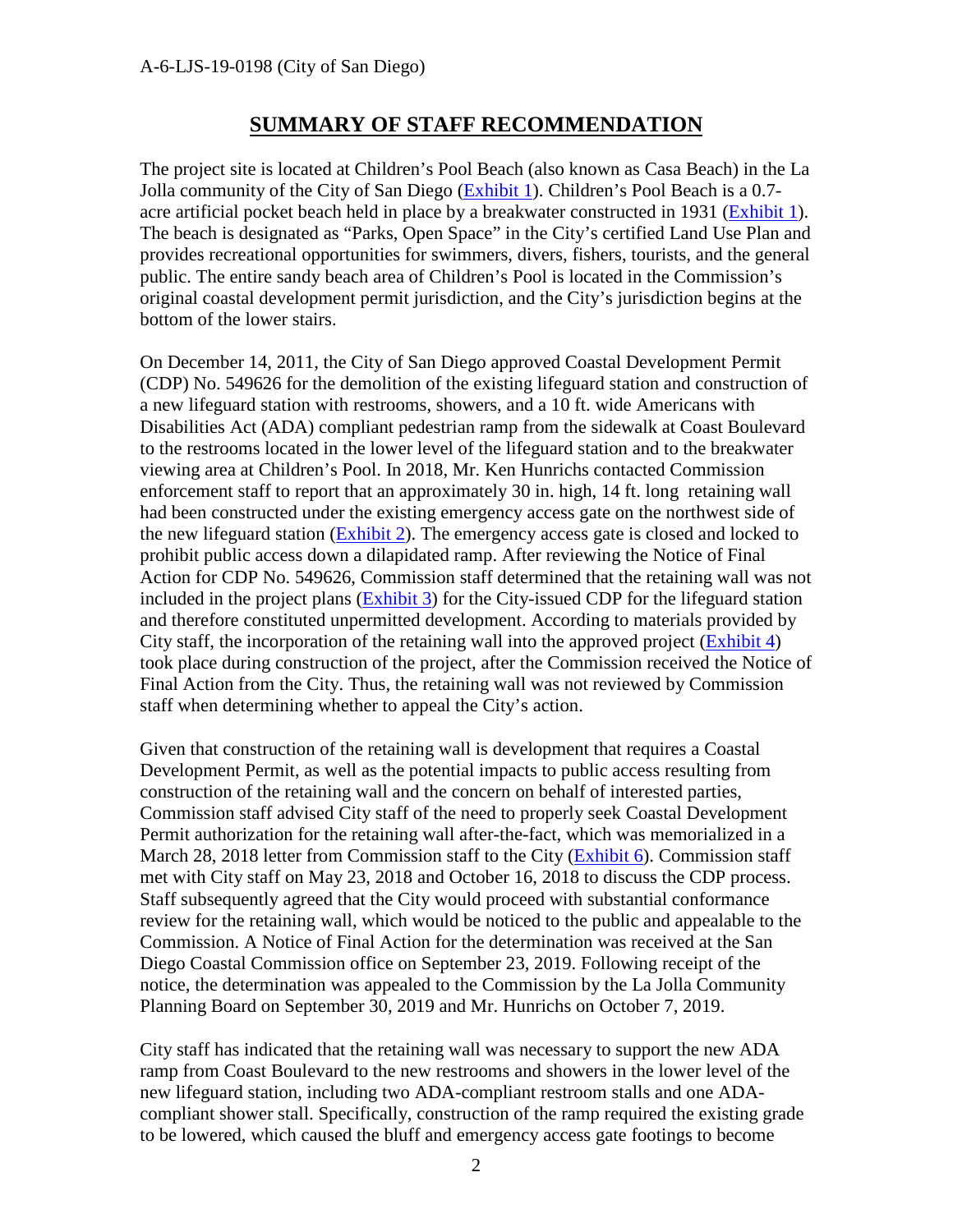exposed [\(Exhibit 2\)](https://documents.coastal.ca.gov/reports/2020/2/f18a/f18a-2-2020-exhibits.pdf). Thus, as a result of the exposure of the bluff and gate footings, the retaining wall was constructed for several reasons: to provide additional support for the existing gate, prevent erosion of the bluff, retain the exposed bluff soil to prevent soil falling onto the ramp, and to act as a safety barrier for the ADA ramp.

The appellants contend that the retaining wall blocks a pre-existing beach access ramp identified on Figure E in the La Jolla Community Plan and Land Use Plan (LUP), which describes physical accessways. However, the City has asserted that its research into the history of the ramp has not uncovered any evidence that this ramp was used for any purpose other than emergency vehicle access (which no longer occurs due to the dilapidated state of the ramp). The exact history of the gate across the ramp is unknown, and it is not clear whether the gate was part of the original ramp construction or installed at a later date; however, both the City and appellants agree the gate has been locked since the 1990's. In addition, the general public is able to access Children's Pool beach by stairs, which are located directly adjacent to the ramp, and the public is able to view the ocean and the beach from the pedestrian walkway located along the top of the breakwater [\(Exhibit 1\)](https://documents.coastal.ca.gov/reports/2020/2/f18a/f18a-2-2020-exhibits.pdf). While a ramp to the beach would improve access by providing an alternative route, construction of the retaining wall below the locked gate has not resulted in a loss of access at the site.

The City's LUP includes numerous policies to maintain and improve shoreline access in the community of La Jolla; however, the only reference to the ramp at Children's Pool is in Figure E ( $\overline{Exhibit 5}$ ). In the figure, the ramp is labeled "beach access ramp" and identified as "vertical access (dedicated street or easement)." The City claims that Figure E identifies the ramp as a vertical access point only, which does not indicate general public access is available, and asserts that the City retains rights over all City accessways. Finally, while the text of the LUP does contain a description of the public access available at Children's Pool, the description only identifies the stair accessway, consistent with existing conditions, and does not include language that identifies the ramp:

*Children's Pool. Small (.7-acre) artificial pocket beach held in place by seawall. Lifeguard facilities. Stairway access down bluff. Heavily utilized. In order to protect breeding Harbor Seals, no public access is permitted below the top of the lower staircase leading down to the sand from the sidewalk during seal pupping season.* 

The appellants also claim that the City's installation of the retaining wall does not address the public's nor former Commissioner McClure's request for the City to investigate improving ADA access to the site, which was added as Special Condition No. 5 to CDP No. 6-14-0691, for the seasonal closure of Children's Pool during the harbor seal pupping season, and approved by the Commission in August 2014. This claim is not a valid grounds for an appeal. However, for purposes of discussion, Special Condition No. 5 required the City to analyze the feasibility of improving the existing ramp. The City conducted the analysis and determined that it would be infeasible to improve the ramp. Specifically, the existing ramp has a slope of approximately 30%, is significantly eroded, and drops off steeply on either side [\(Exhibit 2\)](https://documents.coastal.ca.gov/reports/2020/2/f18a/f18a-2-2020-exhibits.pdf). The City has indicated that, in order to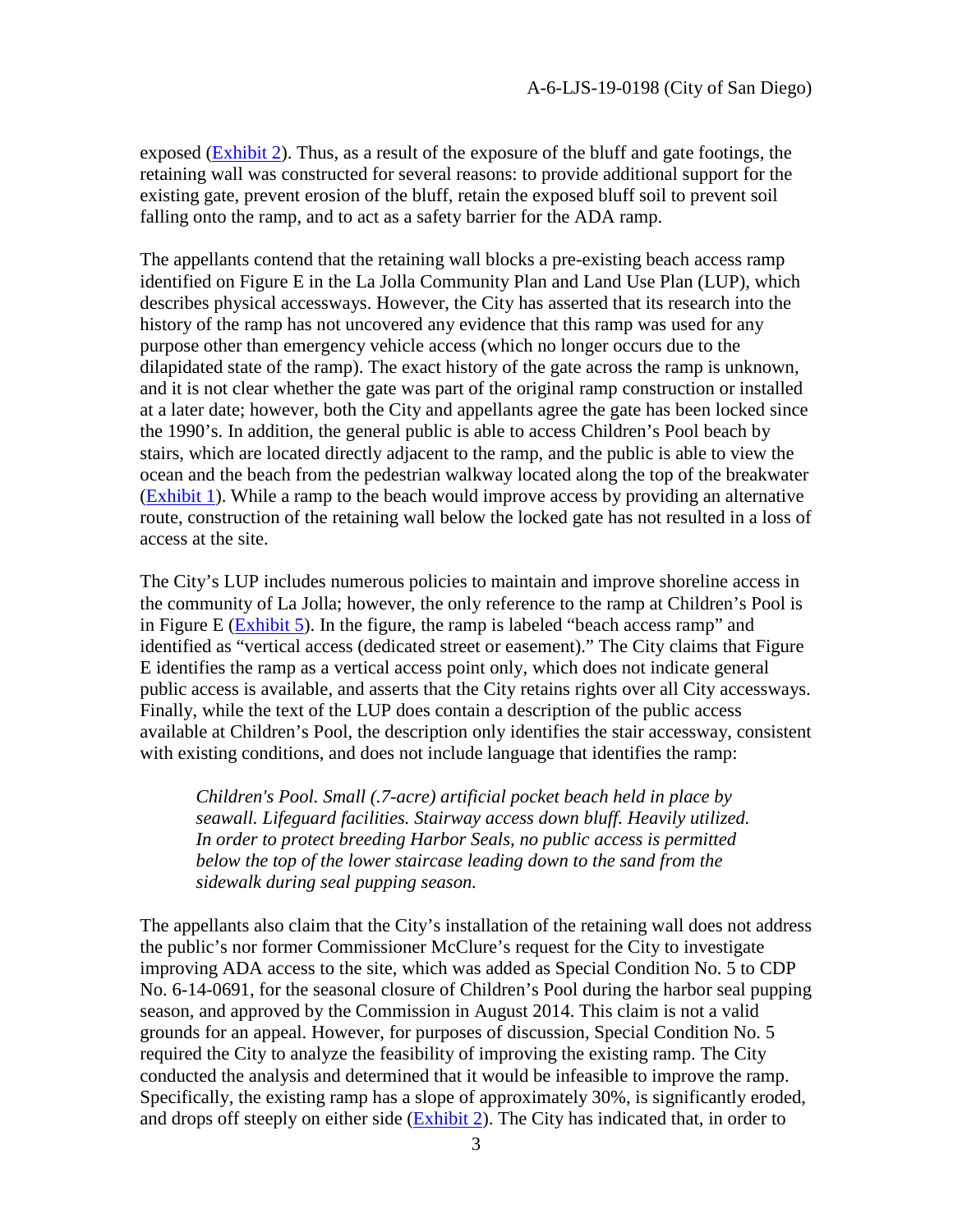open the ramp up to public use, the ramp would need to be improved to ensure compliance with local and state codes for pedestrian ramps. The City claims the amount of money needed for those improvements may trigger the requirement for the ramp to be compliant with the ADA. To comply with current ADA standards, the City asserts it would need to construct a new ramp that would not exceed a 1:12 slope (see 36 C.F.R. § Pt. 1191, App. D, § 405.2), which would require over 313 linear feet of ramps and landings and extend onto a significant area of the beach, resulting in a development footprint of approximately 1,500-1,800 sq.ft. (30 ft. wide by 50 to 60 ft. long). The loss of sandy beach would be significant. Therefore, the City has satisfied the public and Commission's request to investigate the feasibility of providing ADA access at Children's Pool. The study was reviewed and accepted by the Commission with its approval of CDP Amendment No. 6-14-0691-A1 on June 13, 2019, as part of the consideration for the continued closure of Children's pool during the harbor seal pupping season for an additional 10 years.

The appellants also contend that the retaining wall blocks the ramp from being used for emergency vehicle access and, as such, does not meet the City's CDP findings that identify that the ramp would be provided for emergency vehicles. While the project description for the lifeguard tower does identify that an emergency access ramp would be constructed to the beach, the project plans approved for the project do not show a ramp leading to the beach and the City has indicated this discrepancy resulted from a disconnect between the Development Services Department, who prepared the staff report, and the Public Works Department, the project proponent. Instead, the approved plans show a new ADA ramp from Coast Boulevard to the emergency access gate/retaining wall, which is consistent with the ramp, as constructed. The City has also indicated that it no longer uses the emergency access ramp given its dilapidated state; instead, rescue personnel use the existing stairs or seawall for emergency access to the beach.

Finally, the appellant contends that the City's approval is not consistent with the CDP finding that the project would not result in undue risk from erosional forces. Based on the City's own explanation for the retaining wall, the ramp as constructed did cause the bluff and gate footings to become exposed, which required construction of the retaining wall landing, in part, to protect and provide additional support for the bluff and gate, prevent erosion of the bluff, and retain exposed bluff soil to prevent soil falling onto the pedestrian path and ramp. Thus, the original project has resulted in risk from erosion at this site; however, the City added the retaining wall to the project during construction to address erosion. In this case, the Commission does not agree that the City's determination that the retaining wall substantially conforms to the City's original approval raises a significant issue, nor does it raise issues of regional or statewide significance.

Because there are no identified inconsistencies with the City's Local Coastal Program (LCP) and the Coastal Act, staff recommends that the Commission determine that the project raises no substantial issue regarding conformance with the certified LCP and the Chapter 3 policies of the Coastal Act.

Standard of Review: Certified City of San Diego Local Coastal Program and the public access and recreation policies of Chapter 3 of the Coastal Act.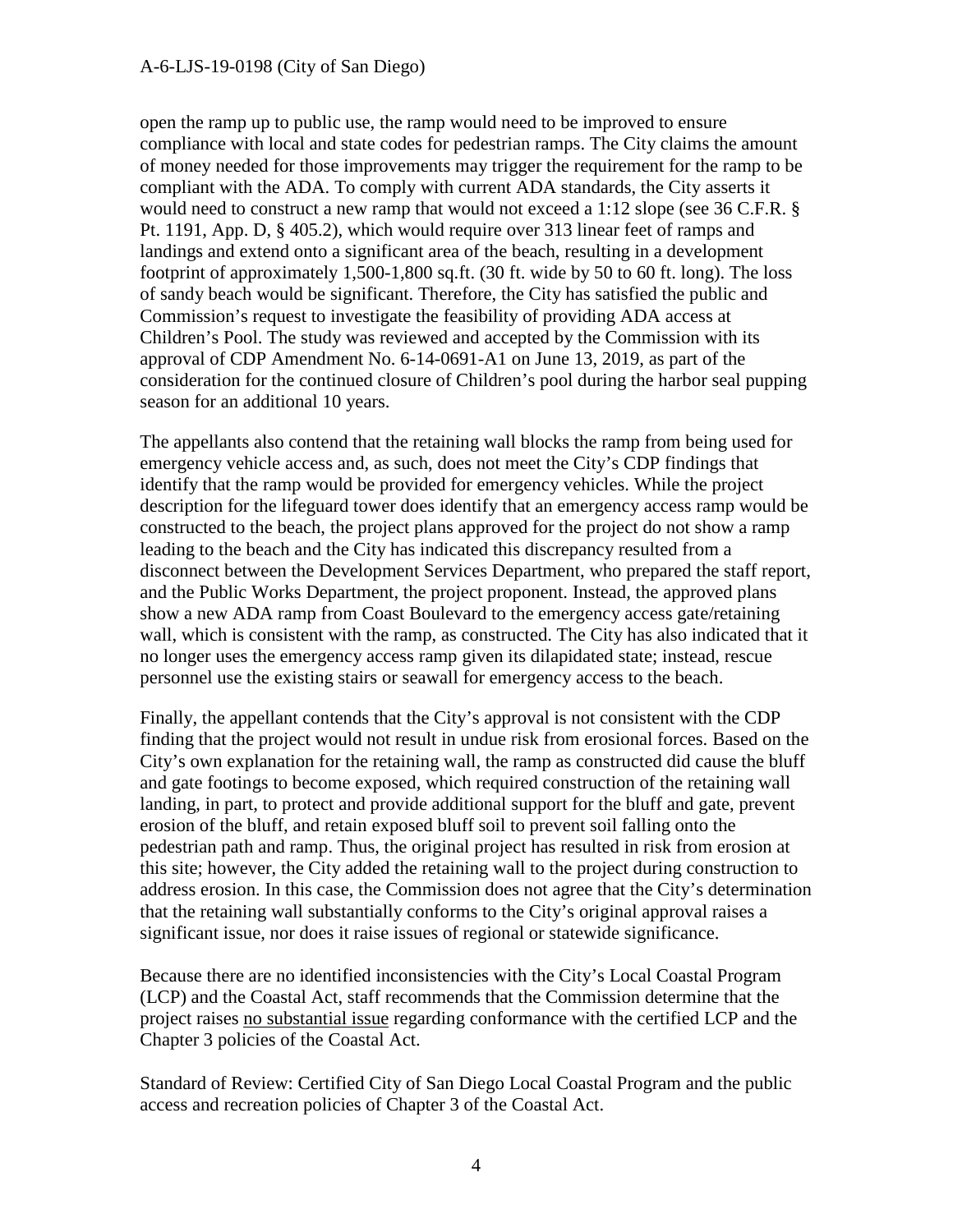# **TABLE OF CONTENTS**

| <b>A.</b>      |  |
|----------------|--|
| <b>B.</b>      |  |
| $\mathbf{C}$ . |  |
| D.             |  |
| E.             |  |
|                |  |

### **APPENDICES**

[Appendix A – Substantive File Documents](#page-18-0)

### **EXHIBITS**

[Exhibit 1 – Vicinity Map and Aerial View](https://documents.coastal.ca.gov/reports/2020/2/f18a/f18a-2-2020-exhibits.pdf)

[Exhibit 2 – Site Photos](https://documents.coastal.ca.gov/reports/2020/2/f18a/f18a-2-2020-exhibits.pdf)

[Exhibit 3 – Original Site Plan](https://documents.coastal.ca.gov/reports/2020/2/f18a/f18a-2-2020-exhibits.pdf)

[Exhibit 4 – Retaining Wall Plan](https://documents.coastal.ca.gov/reports/2020/2/f18a/f18a-2-2020-exhibits.pdf)

[Exhibit 5 – Appeal Forms](https://documents.coastal.ca.gov/reports/2020/2/f18a/f18a-2-2020-exhibits.pdf) 

[Exhibit 6 – March 28, 2019 Commission Letter](https://documents.coastal.ca.gov/reports/2020/2/f18a/f18a-2-2020-exhibits.pdf)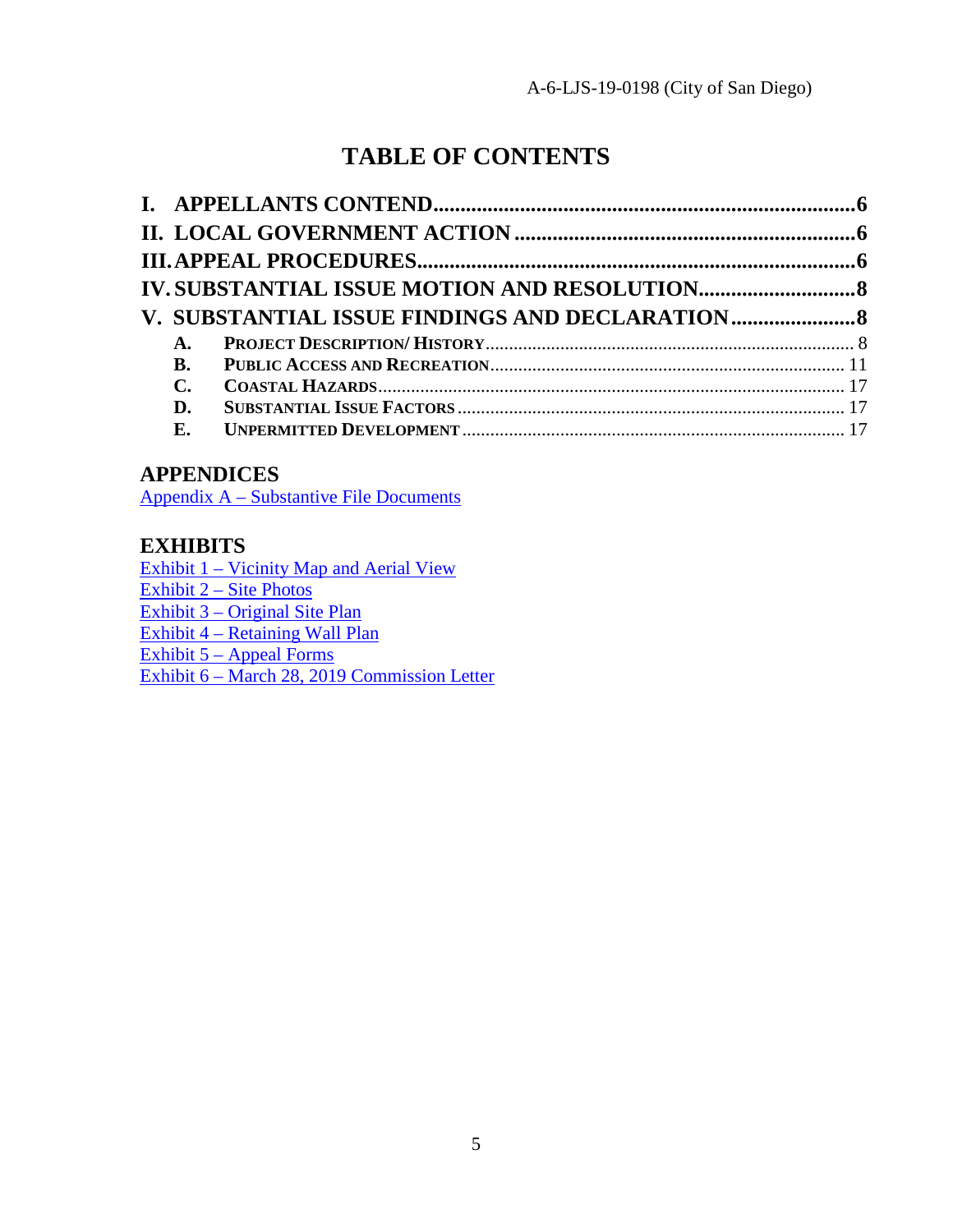$\overline{a}$ 

 $\overline{a}$ 

## <span id="page-5-0"></span>**I. APPELLANTS CONTEND**

The project as approved by the City does not conform to the City of San Diego's Coastal Development Permit (CDP) No. 549626, City of San Diego certified Local Coastal Program (LCP), the public access and recreation policies of the Coastal Act, California Environmental Quality Act (CEQA), or past Commission action with regard to public access, public safety, and erosion.

## <span id="page-5-1"></span>**II. LOCAL GOVERNMENT ACTION**

On May 21, 2019, the City of San Diego Development Services Department determined that the after-the-fact construction of a 30 in. tall, 14 ft. long retaining wall substantially conformed to CDP No. 549626, issued for the demolition and construction of a new lifeguard station. The decision was appealed to the City Council by the La Jolla Community Planning Association on June 7, 2019. The City Council denied the appeal and upheld the substantial conformance determination for the project on September 17, 2019. A Notice of Final Action was received by the Coastal Commission on September 23, 2019.

## <span id="page-5-2"></span>**III. APPEAL PROCEDURES**

After certification of a Local Coastal Program (LCP), the Coastal Act provides for limited appeals to the Coastal Commission of certain local government actions on coastal development permits.

Section 30603(b)(1) of the Coastal Act states:

*The grounds for an appeal pursuant to subdivision (a) shall be limited to an allegation that the development does not conform to the standards set forth in the certified local coastal program or the public access policies set forth in this division.*

Coastal Act Section 30625(b) states that the Commission shall hear an appeal unless it determines:

*With respect to appeals to the commission after certification of a local coastal program that no substantial issue exists with respect to the grounds on which an appeal has been filed pursuant to Section 30603.* 

If the staff recommends "substantial issue" and no Commissioner objects, the Commission will proceed directly to the de novo portion of the hearing on the merits of the project, then, or at a later date. If the staff recommends "no substantial issue" or the Commission decides to hear arguments and vote on the substantial issue question, those allowed to testify at the hearing will have 3 minutes per side to address whether the appeal raises a substantial issue. It takes a majority of Commissioners present to find that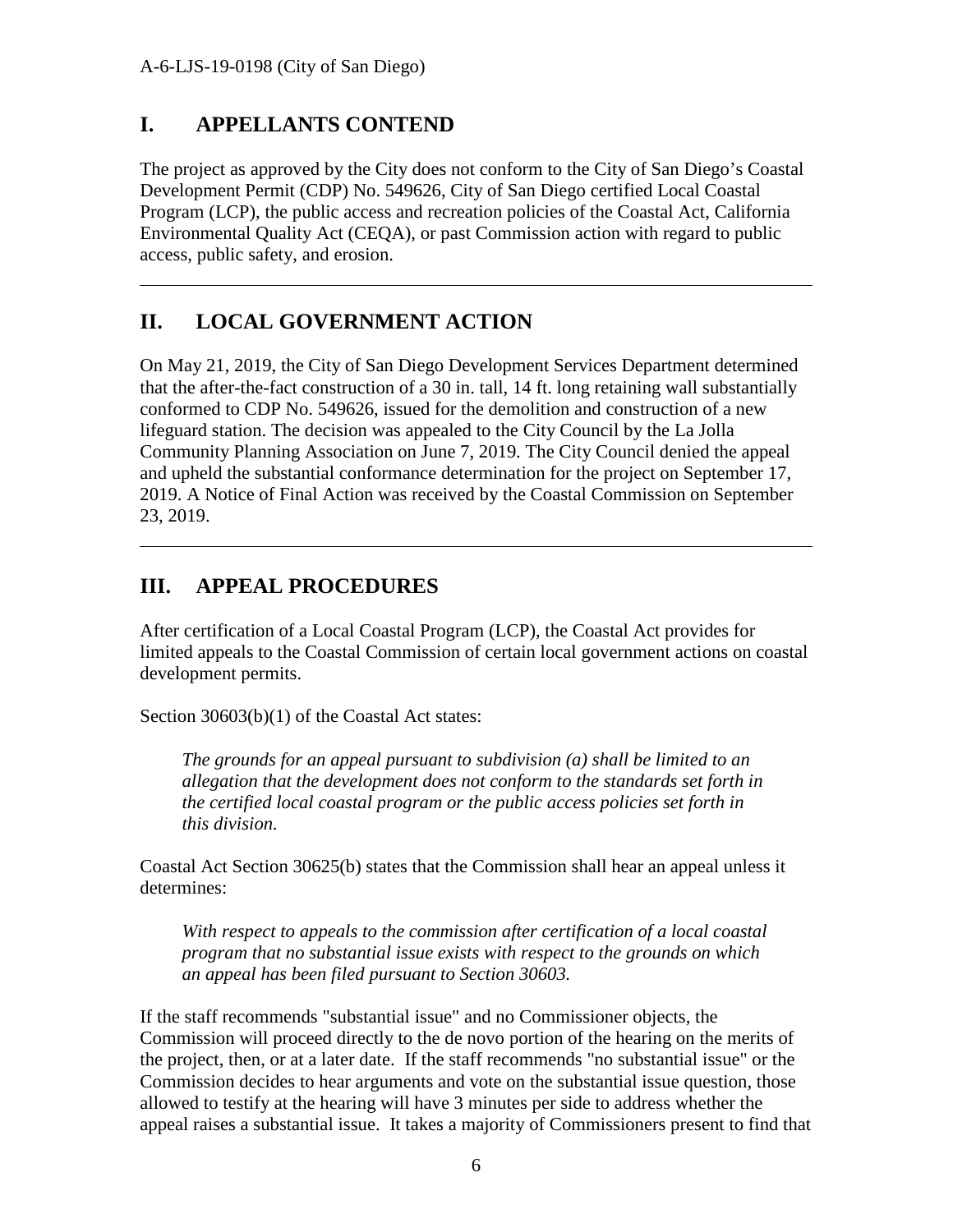no substantial issue is raised. If substantial issue is found, the Commission will proceed to a full public hearing on the merits of the project then, or at a later date, reviewing the project de novo in accordance with sections 13057-13096 of the Commission's regulations. If the Commission conducts the de novo portion of the hearing on the permit application, the applicable standard of review for the Commission to consider is whether the proposed development is in conformity with the certified Local Coastal Program (LCP).

In addition, for projects located between the sea and the first public road paralleling the sea, Section 30604(c) of the Act requires that a finding must be made by the approving agency, whether the local government or the Coastal Commission on appeal, that the development is in conformity with the public access and public recreation policies of Chapter 3 of the Coastal Act. In other words, in regard to public access questions, the Commission is required to consider not only the certified LCP, but also applicable Chapter 3 policies when reviewing a project on appeal.

The only persons qualified to testify before the Commission at the "substantial issue" stage of the appeal process are the applicant, persons who opposed the application before the local government (or their representatives), and the local government. Testimony from other persons must be submitted in writing. At the time of the de novo portion of the hearing, any person may testify.

The Coastal Act requires that the Commission shall hear an appeal unless no substantial issue exists with respect to the grounds on which the appeal was filed under Section 30603. (§ 30625(b)(2).) Section 13115(c) of the Commission regulations provides that the Commission may consider the following five factors when determining if a local action raises a significant issue:

- 1. The degree of factual and legal support for the local government's decision that the development is consistent or inconsistent with the certified LCP;
- 2. The extent and scope of the development as approved or denied by the local government;
- 3. The significance of the coastal resources affected by the decision;
- 4. The precedential value of the local government's decision for future interpretations of its LCP; and
- 5. Whether the appeal raises only local issues, or those of regional or statewide significance.

The Commission may, but need not, assign a particular weight to a factor.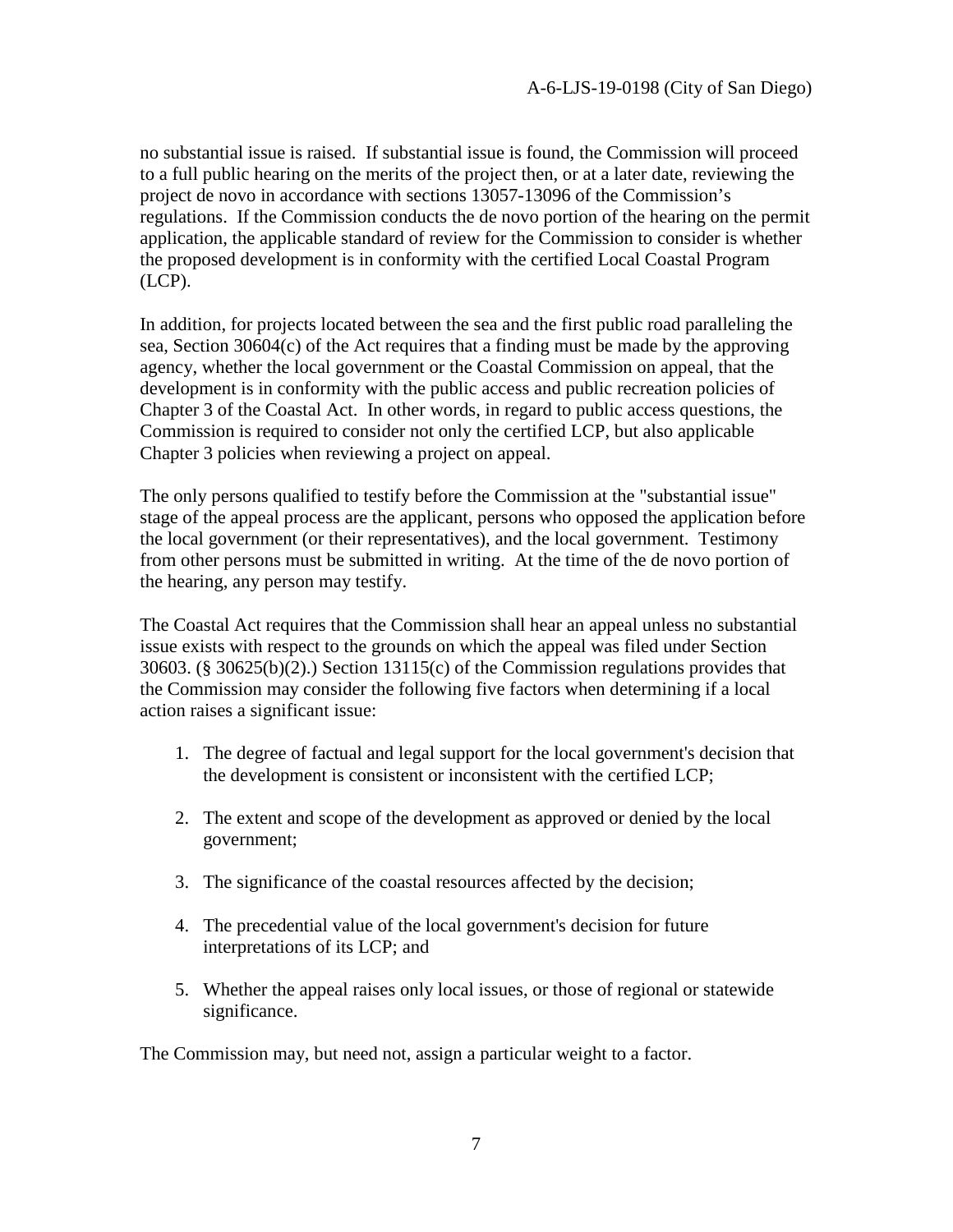Even when the Commission chooses not to hear an appeal, appellants nevertheless may obtain judicial review of the local government's coastal permit decision by filing a petition for a writ of mandate pursuant to the Code of Civil Procedure, section 1094.5.

The City of San Diego has a certified Local Coastal Program (LCP), and the subject site is located in an area where the Commission retains appeal jurisdiction because it is located between the first public road and the sea. Therefore, before the Commission considers the appeal de novo, the appeal must establish that a substantial issue exists with respect to the grounds on which an appeal has been filed pursuant to Section 30603. In this case, for the reasons discussed further below, the Commission exercises its discretion to determine that the development approved by the City does not raise a substantial issue with regard to the appellant's contentions regarding coastal resources.

# <span id="page-7-0"></span>**IV. SUBSTANTIAL ISSUE MOTION AND RESOLUTION**

The staff recommends the Commission adopt the following resolution:

### **MOTION:** *I move that the Commission determine that Appeal No. A-6-LJS-19-0198 raises NO substantial issue with respect to the grounds on which the appeal has been filed under § 30603 of the Coastal Act.*

### **STAFF RECOMMENDATION:**

 $\overline{a}$ 

Staff recommends a **YES** vote. Passage of this motion will result in a finding of No Substantial Issue and adoption of the following resolution and findings. If the Commission finds No Substantial Issue, the Commission will not hear the application de novo and the local action will become final and effective. The motion passes only by an affirmative vote by a majority of the Commissioners present.

**RESOLUTION:** *The Commission hereby finds that Appeal No. A-6-LJS-19-0198 does not present a substantial issue with respect to the grounds on which the appeal has been filed under § 30603 of the Coastal Act regarding consistency with the certified Local Coastal Plan and/or the public access and recreation policies of the Coastal Act.*  $\overline{a}$ 

## <span id="page-7-1"></span>**V. SUBSTANTIAL ISSUE FINDINGS AND DECLARATION**

The Commission finds and declares as follows:

## <span id="page-7-2"></span>**A. PROJECT DESCRIPTION/ HISTORY**

The project site is located at Children's Pool Beach (also known as Casa Beach), west of Coast Boulevard and southwest of Jenner Street in the La Jolla community of the City of San Diego [\(Exhibit 1\)](https://documents.coastal.ca.gov/reports/2020/2/f18a/f18a-2-2020-exhibits.pdf). Children's Pool Beach is a 0.7-acre artificial pocket beach held in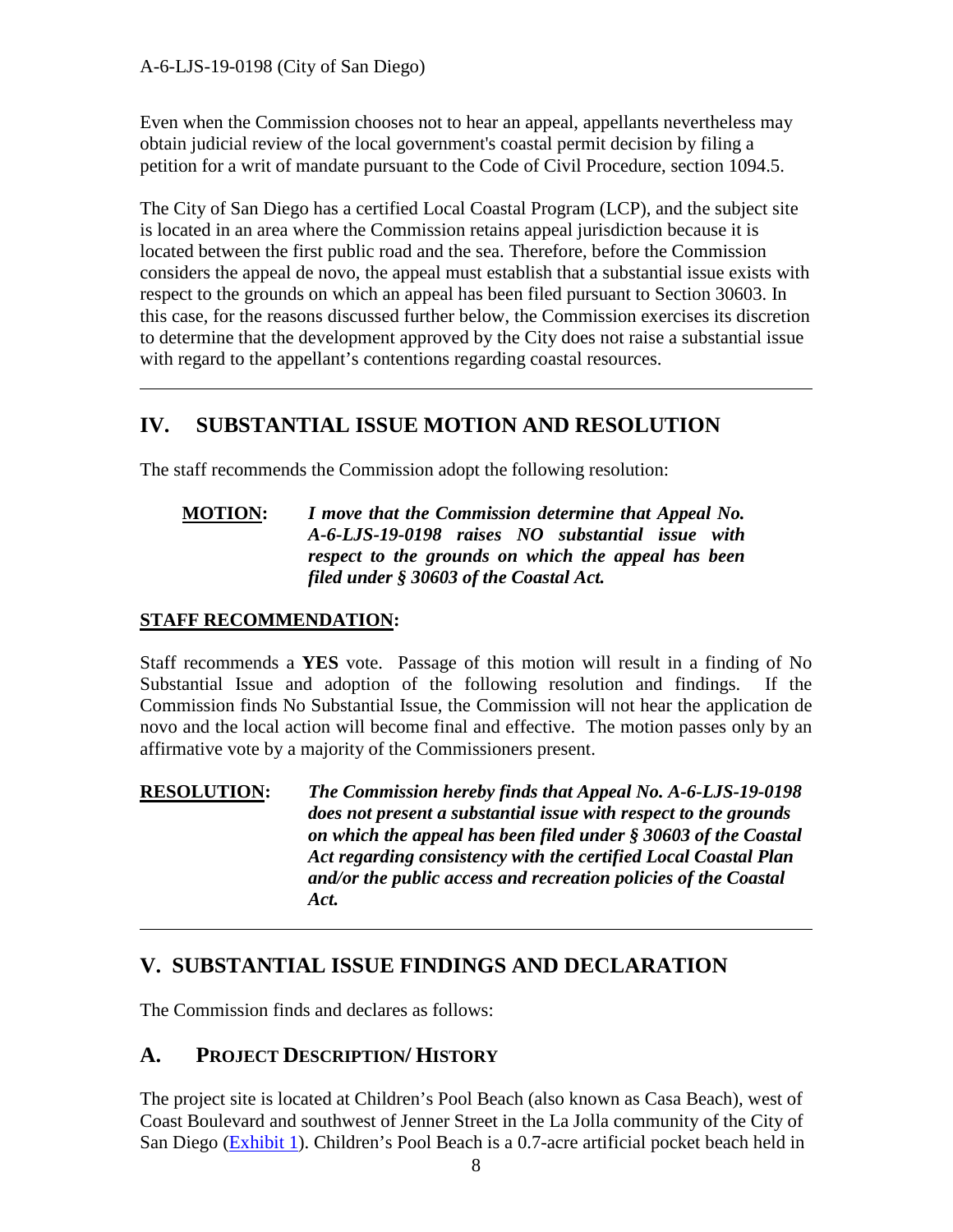place by a breakwater constructed in 1931 [\(Exhibit 2\)](https://documents.coastal.ca.gov/reports/2020/2/f18a/f18a-2-2020-exhibits.pdf). The beach is designated as "Parks, Open Space" in the City's certified Land Use Plan and provides recreational opportunities for swimmers, divers, fishers, tourists, and the general public through its provision of lifeguard facilities, access stairway from Coast Boulevard, parking along Coast Boulevard, viewing gazebo along Coast Boulevard, benches, restrooms, pedestrian walkway atop the breakwater, and an emergency vehicle beach access ramp that has remained closed by the City via a gate. Children's Pool Beach is bounded on the north and west by the Pacific Ocean, on the east by Coast Boulevard and Casa de Manana Retirement Community, and on the south by South Casa Beach. Several beaches are located adjacent to or in close proximity to Children's Pool, including La Jolla Shores, Marine Street Beach, La Jolla Cove, Whispering Sands Beach, Shell Beach, South Casa Beach, Ravina, Boomer Beach, and Windansea. The entire sandy beach area of Children's Pool is located in the Commission's original coastal development permit jurisdiction, and the City's jurisdiction begins at the bottom of the lower stairs.

On December 14, 2011, the City of San Diego approved CDP No. 549626 for the demolition of the existing lifeguard station and construction of a new lifeguard station at Children's Pool. The project site is located above the stairs, within the City's permit jurisdiction and the Commission's appeal jurisdiction. The City's approval was not appealed to the Commission and the project was completed in 2016. Specifically, the project included construction of a new three-level, 1,900 sq. ft. lifeguard station with restrooms (including two ADA-compliant restrooms), showers (including one ADAcompliant shower), lifeguard lockers, and a sewage pump room on the lower level; two work stations, and observation room, kitchenette, restroom, and first aid station on the second level; and observation space on the top level. A 10 ft. wide ADA-compliant pedestrian ramp was constructed from the sidewalk at Coast Boulevard to the restrooms at the lower level of the lifeguard station and entrance to the breakwater viewing area. Finally, seating, drinking fountains, landscaping, and irrigation were installed.

In 2018, Mr. Ken Hunrichs contacted Commission enforcement staff to report that an approximately 30 in. high, 14 ft. long retaining wall had been constructed under the existing emergency access gate on the northwest side of the new lifeguard station [\(Exhibit 2\)](https://documents.coastal.ca.gov/reports/2020/2/f18a/f18a-2-2020-exhibits.pdf). The gate is closed and locked to prohibit public access down a dilapidated ramp. Commission staff contacted the City regarding the work and City staff asserted that this work was authorized as part of CDP No. 549626. However, after reviewing the Notice of Final Action for CDP No. 549626, Commission staff determined that the retaining wall was not included in the project plans [\(Exhibit 3\)](https://documents.coastal.ca.gov/reports/2020/2/f18a/f18a-2-2020-exhibits.pdf) for the City-issued CDP and therefore constituted unpermitted development. According to the materials provided by City staff, the incorporation of the retaining wall into the approved project [\(Exhibit 4\)](https://documents.coastal.ca.gov/reports/2020/2/f18a/f18a-2-2020-exhibits.pdf) took place after the Commission received the Notice of Final Action from the City. Thus, the retaining wall was not reviewed by Commission staff when determining whether to appeal the City's action.

City staff has indicated that the retaining wall was necessary to support the new ADA ramp from Coast Boulevard to the new restrooms in the lower level of the new lifeguard station. Specifically, construction of the ramp required the existing grade to be lowered,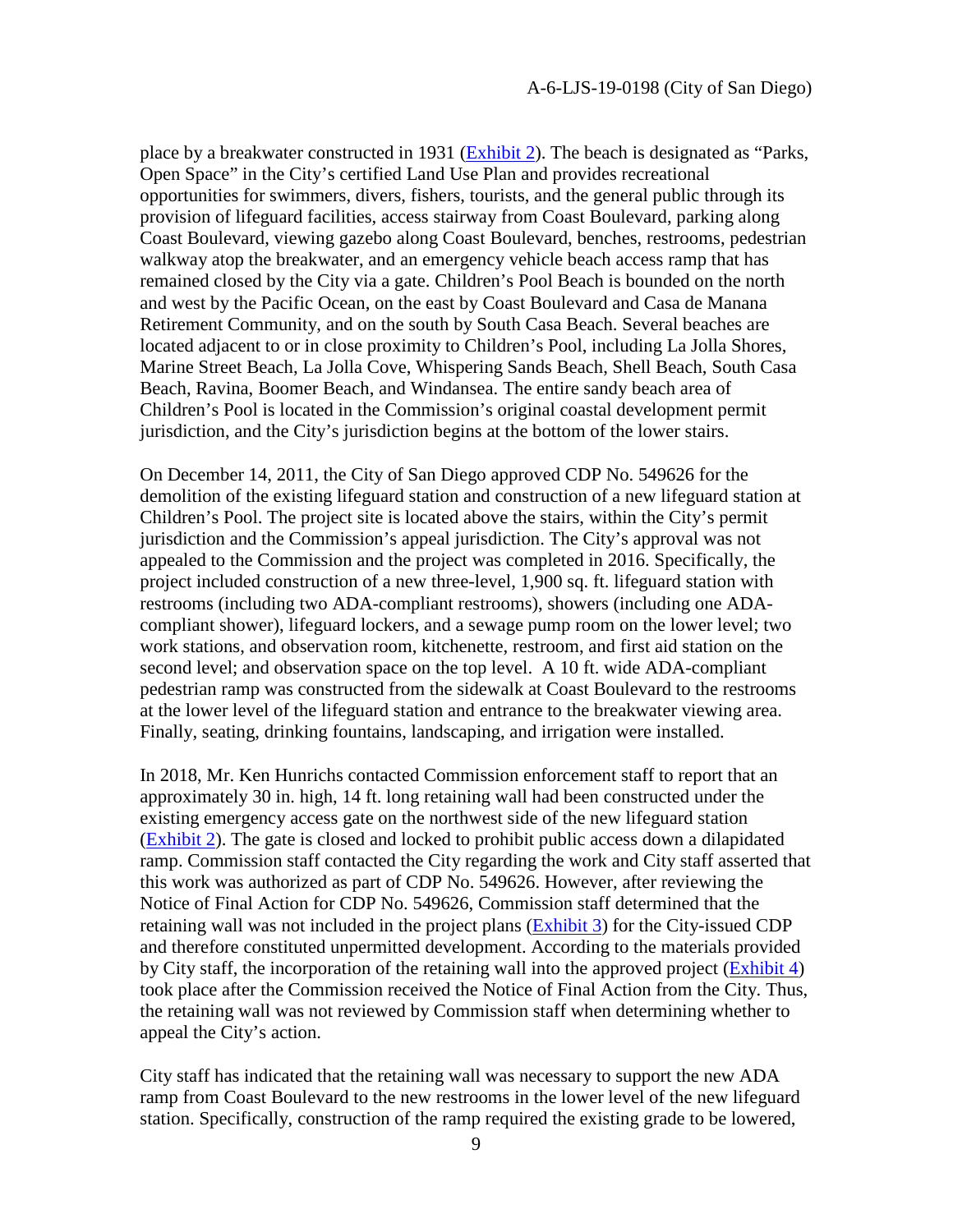which caused the bluff and emergency access gate footings to become exposed (Exhibit) [2\)](https://documents.coastal.ca.gov/reports/2020/2/f18a/f18a-2-2020-exhibits.pdf). Thus, as a result of the exposure of the bluff and gate footings, the retaining wall was constructed for several reasons: to provide additional support for the existing gate, prevent erosion of the bluff, retain the exposed bluff soil to prevent soil falling onto the ramp, and to act as a safety barrier for the ramp.

Even prior to the construction of the retaining wall, the status of the emergency access gate and the ramp seaward of the gate has been a source of public contention. Some members of the public maintain that the ramp was historically used by the public and the gate could be re-opened by the City to allow for public and disabled access to the beach via the ramp. Following testimony by members of the public on August 14, 2014, the Commission approved CDP No. 6-14-0691, which authorized the seasonal closure of Children's Pool during harbor seal pupping season, and attached Special Condition No. 5 to require the City to complete a study to address the feasibility of providing Americans with Disability Act (ADA) compliant access to the sandy beach area of Children's Pool. The City completed the study and determined that neither the construction of a new ADA ramp or modification of the existing ramp would be feasible because the slope requirements would necessitate a large footprint on the beach. The Commission agreed that the requirements of Special Condition No. 5 were completed and satisfactory on June 13, 2019 with the approval of CDP No. 6-14-0691-A1 to extend the permit term of the seasonal closure for ten additional years.

However, given that construction of the retaining wall is development that requires a Coastal Development Permit, as well as the potential impacts to public access resulting from construction of the retaining wall and the concern on behalf of interested parties, Commission staff advised City staff of the need to properly seek Coastal Development Permit authorization for the retaining wall after-the-fact, which was memorialized in a March 28, 2018 letter from Commission staff to the City [\(Exhibit 6\)](https://documents.coastal.ca.gov/reports/2020/2/f18a/f18a-2-2020-exhibits.pdf). Commission staff met with City staff on May 23, 2018 and October 16, 2018 to discuss the CDP process. Staff subsequently agreed that the City would proceed with substantial conformance review for the retaining wall, which would be noticed to the public and appealable to the Commission.

Section 113.0103 of the City of San Diego' municipal code defines substantial conformance as follows:

*Substantial conformance means that a revision to a development that was approved through a permit or tentative map complies with the objectives, standards, guidelines, and conditions for that permit or tentative map.* 

In this case, the objectives, standards, and guidelines are contained in the City's Local Coastal Program (LCP) and the conditions are in the CDP. Thus, the City must find that the change to the approved project plans (i.e. the retaining wall) is consistent with the LCP and the CDP conditions. Section 126.0112(d) requires that a substantial conformance determination for a capital improvement program project (i.e., the lifeguard tower) be reached through a Process CIP-Two review. Section 112.0602 allows a Process CIP-Two review to be approved by a staff person and requires the decision to be noticed to the public and appealable to the City Council.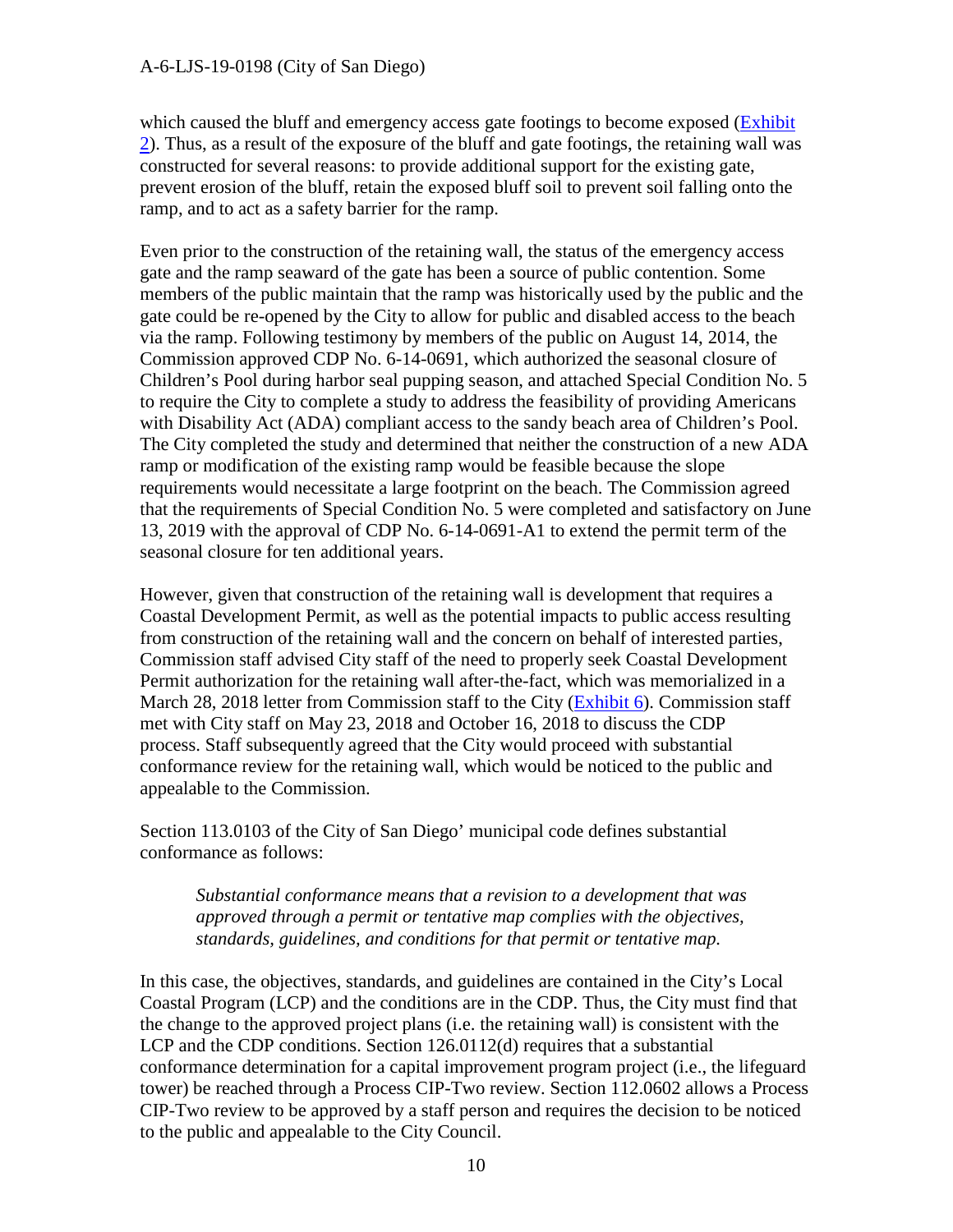The City's Development Services Department (DSD) completed the substantial conformance review for the retaining wall on May 21, 2019. The decision was appealed to the City Council by the La Jolla Community Planning Board on June 7, 2019. On September 17, 2019, the City Council denied the appeal and upheld DSD's approval that the retaining wall was in substantial conformance with the original CDP. A Notice of Final Action for the determination was received at the San Diego Coastal Commission office on September 23, 2019. Following receipt of the notice, the determination was appealed to the Commission by the La Jolla Community Planning Board on September 30, 2019.

An appeal was also received by Ken Hunrichs on October 7, 2019. Title 14, Section 13573(4) of the California Code of Regulations requires that appellants exhaust all local appeals to be of standing to appeal a decision to the Commission except if the local government charges an appeal fee for the filing or processing of appeals. In this case, the City of San Diego charges \$1,000 to file an appeal of a capital improvement project such as the subject project. In addition, Mr. Hunrichs did provide comments during the City Council's appeal hearing. As such, Mr. Hunrichs is authorized to appeal the City Council's decision to the Commission even though he did not appeal the DSD's initial determination to the City Council.

The appellants contend that the City's approval is inconsistent with provisions of the City's certified LCP, CDP No. 549626, the public access and recreation policies of the Coastal Act, California Environmental Quality Act (CEQA), and historical public trust records concerning public beach access, Americans with Disabilities Act (ADA) (42 U.S.C. § 12101 et seq.) access, and emergency vehicle access required for public safety. The grounds for an appeal are limited to claims that the approved development does not conform to the standards in the certified LCP or the public access policies of the Coastal Act. (Pub. Resources Code, § 30603.) As such, many of the claims do not form valid grounds for appeal. The discussion below addresses the claims of inconsistencies with the governing LCP and the public access and recreation policies of the Coastal Act.

### <span id="page-10-0"></span>**B. PUBLIC ACCESS AND RECREATION**

Section 30210 of the Coastal Act states:

*In carrying out the requirement of Section 4 of Article X of the California Constitution, maximum access, which shall be conspicuously posted, and recreational opportunities shall be provided for all the people consistent with public safety needs and the need to protect public rights, rights of private property owners, and natural resource areas from overuse.*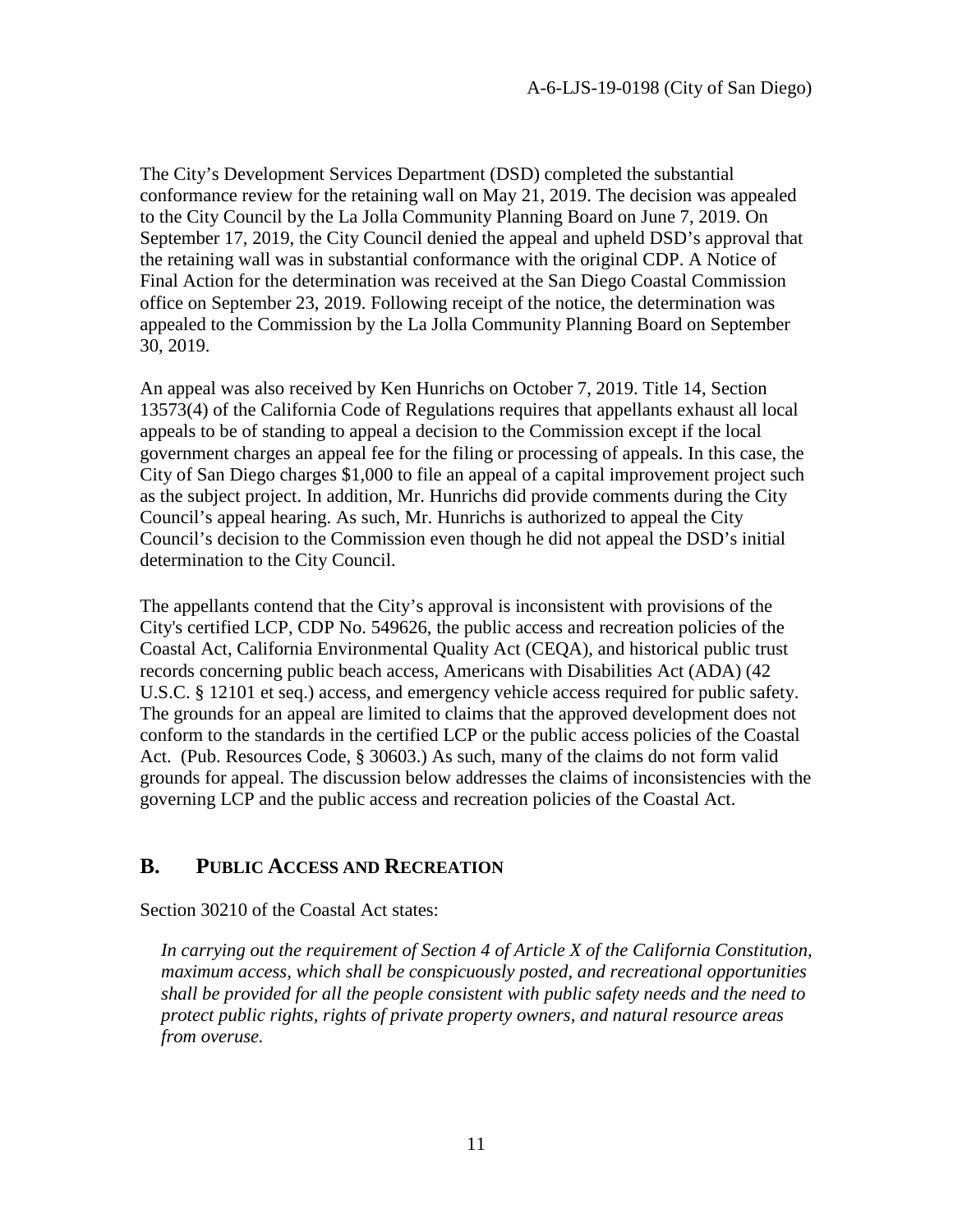Section 30211 of the Coastal Act states:

*Development shall not interfere with the public's right of access to the sea where acquired through use or legislative authorization, including, but not limited to, the use of dry sand and rocky coastal beaches to the first line of terrestrial vegetation.* 

Section 30212(a) of the Coastal Act states, in part:

*Public access from the nearest public roadway to the shoreline and along the coast shall be provided in new development projects except where: (1) it is inconsistent with public safety, military security needs, or the protection of fragile coastal resources, (2) adequate access exists nearby…* 

Section 30213 of the Coastal Act states, in part:

*Lower cost visitor and recreational facilities shall be protected, encouraged, and, where feasible, provided. Developments providing public recreational opportunities are preferred…*

Section 30214(a) of the Coastal Act states, in part:

*(a) The public access policies of this article shall be implemented in a manner that takes into account the need to regulate the time, place, and manner of public access depending on the facts and circumstances in each case including, but not limited to, the following:* 

*(1) Topographic and geologic site characteristics.* 

*(2) The capacity of the site to sustain sue and at what level of intensity.* 

*(3) The appropriateness of limiting public access to the right to pass and repass depending on such factors as the fragility of the natural resources in the area and the proximity of the access area to adjacent residential uses…* 

Section 30220 of the Coastal Act states:

*Coastal areas suited for water-oriented recreational activities that cannot readily be provided at inland water areas shall be protected for such uses.* 

Section 30221 of the Coastal Act states:

*Oceanfront land suitable for recreational use shall be protected for recreational use and development unless present and foreseeable future demand for public or commercial recreational activities that could be accommodated on the property is already adequately provided for in the area.* 

The La Jolla Community Plan and Local Coastal Program Land Use Plan contains a number of public access and recreation provisions cited by the appellant, including general goals to enhance access at Children's Pool, as well as specific policies, as follows: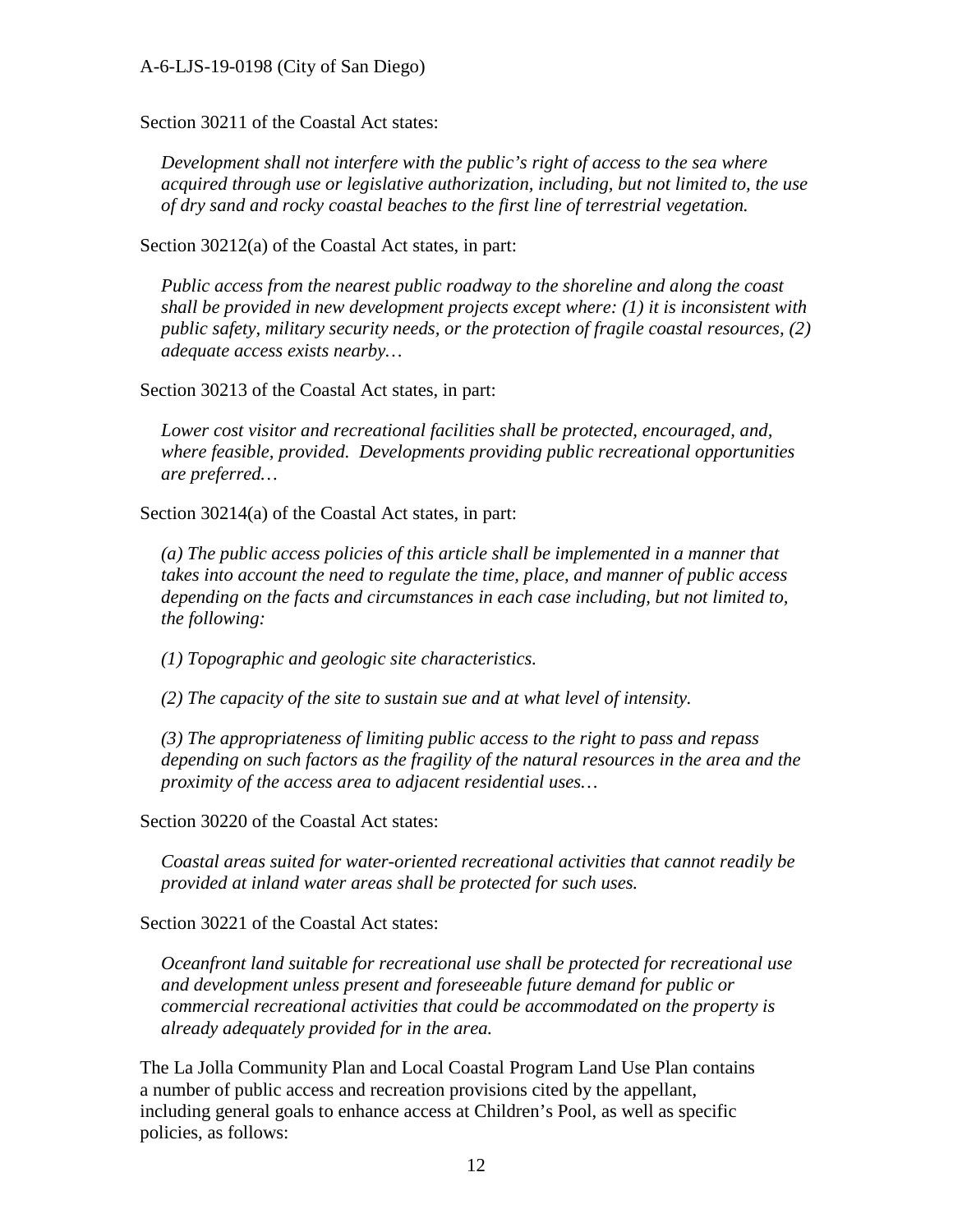*Shoreline and Access Areas, Policy 3.b. The City shall maintain, and where feasible, enhance and restore the shoreline areas such as Torrey Pines City Beach, Coast Walk, Emerald Cove, Wipeout Beach and Hospital Point, along with the areas of Scripps*  Park, Coast Boulevard Park, including Shell Beach and the Children's Pool, in order *to benefit present and future residents and visitors to these areas.* 

*Parking, Policy 4.b. The City shall maintain, and where feasible, enhance and restore existing parking areas, public stairways, pathways and railings along the shoreline to preserve vertical access (to the beach and coast), to allow lateral access (along the shore), and to increase public safety at the beach and shoreline areas.* 

*Public Access, Policy 5.d. The City should ensure that new development does not restrict or prevent lateral vertical or visual access (as identified in Figure 9 and Appendix G) to the beach on property that lies between the shoreline and first public roadway, or to and from recreational areas and designated public open space easements.*

*Visual Resources, Policy 2.h. Where new development is proposed on property that*  lies between the shoreline and the first public roadway, preserve, enhance or restore *existing or potential view corridors within the yards and setbacks by adhering to setback regulations that cumulatively, with the adjacent property, form functional view corridors and prevent an appearance of the public right-of way being walled off from the ocean.* 

*Shoreline Areas, Policy 3.i. Maintain, and, where feasible, enhance and restore all existing steps and paved access ramps to beach and shoreline parks, such as those at Marine Street Beach, Tourmaline Surfing Park and La Jolla Strand Park, in order to increase public safety and vertical access to these areas.* 

Specifically, the appellants contend that the retaining wall blocks a pre-existing beach access ramp identified on Figure E in the La Jolla Community Plan and Land Use Plan (LUP), which describes physical accessways. According to Mr. Hunrichs, the ramp has been in existence since the 1940's, and was put into place by grading, filling, and paving a natural bluff. In addition, Mr. Hunrichs claims that the ramp was open and unrestricted for many years but at some time, likely in the 1960's, the gate across the ramp was installed, but was locked only when high surf conditions required restricting access for public safety and otherwise remained opened. Mr. Hunrichs has stated that the ramp was damaged during a series of storms and an attempt to repair the damaged ramp resulted in further deterioration of the ramp, leading the City to permanently lock the gate and prevent access to the ramp. Finally, Mr. Hunrichs correctly identifies that no Coastal Development Permit was issued to close the ramp and claims that repairs to the ramp are a simple, low cost solution to maintaining public access to this beach.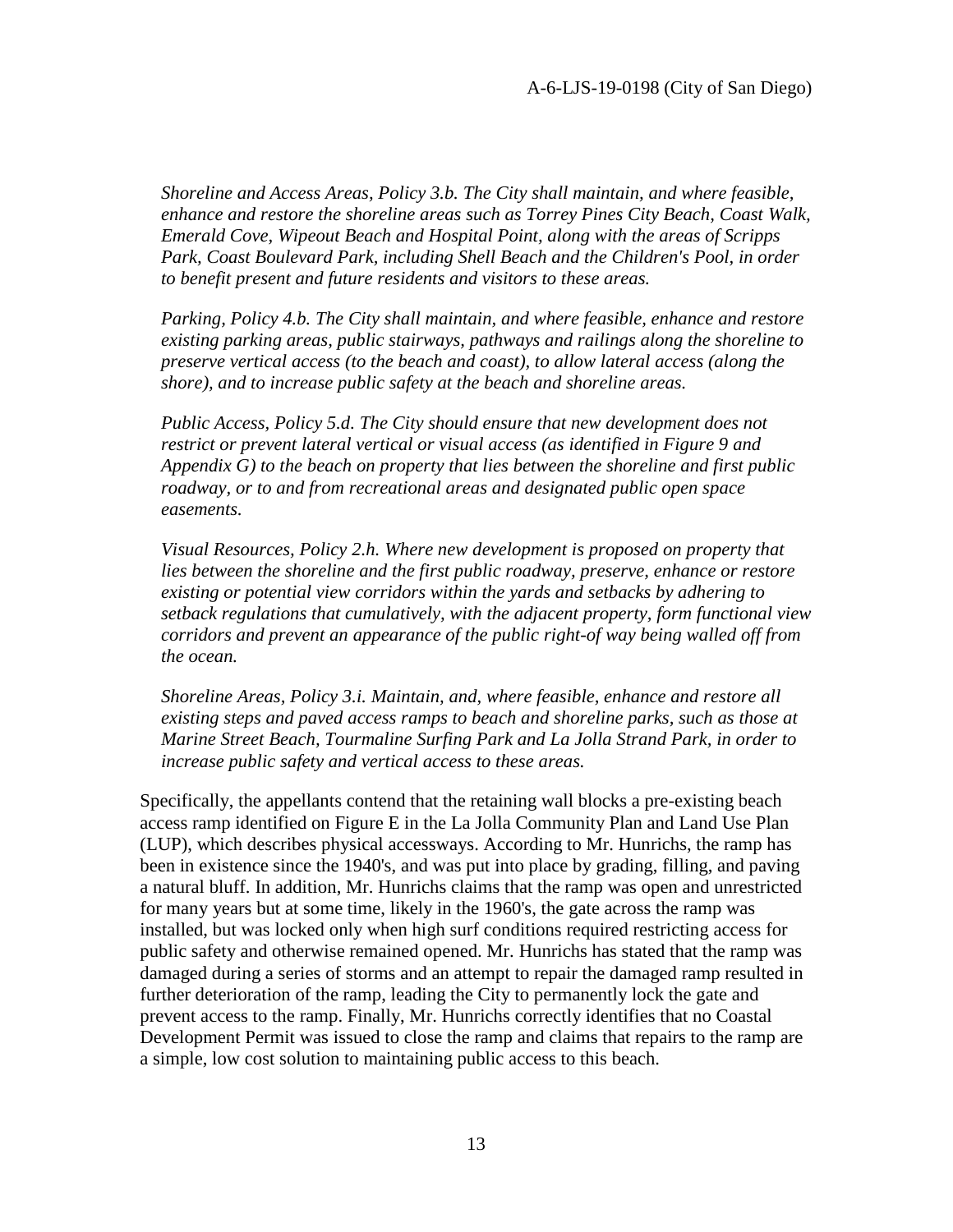The City, however, has asserted that its research into the history of the ramp has not uncovered any evidence that this ramp was used for any purpose other than emergency vehicle access (which no longer occurs due to the dilapidated state of the ramp) or that public access was ever authorized, even if the public did use the ramp prior to its degradation. The exact history of the gate across the ramp is unknown, and it is not clear whether the gate was part of the original ramp construction or installed at a later date. However, both the appellants and City agree that the access gate has been locked since the 1990's.

Access to the beach at Children's Pool is provided by a set of stairs located directly adjacent to the ramp, and there is also a pedestrian walkway located along the top of the breakwater that allows public views of the ocean and beach [\(Exhibit 1\)](https://documents.coastal.ca.gov/reports/2020/2/f18a/f18a-2-2020-exhibits.pdf). While a ramp to the beach would improve access by providing an alternative route, construction of the retaining wall below the locked gate has not resulted in a loss of access at the site since the stairs and breakwater continue to be available and the gate has been locked since at least the 1990's.

The City's LUP includes numerous policies to maintain and improve shoreline access in the community of La Jolla; however, the only reference to the ramp at Children's Pool is in Figure E ( $\overline{Exhibit 5}$ ). In the figure, the ramp is labeled "beach access ramp" and identified as "vertical access (dedicated street or easement)". The City claims that Figure E identifies the ramp as a vertical access point only, which does not indicate general public access is available, and asserts that the City retains rights over all City accessways. Finally, while the text of the LUP does contain a description of the public access available at Children's Pool, the description only identifies the stair accessway, consistent with existing conditions, and does not include language that identifies the ramp:

*Children's Pool. Small (.7-acre) artificial pocket beach held in place by seawall. Lifeguard facilities. Stairway access down bluff. Heavily utilized. In order to protect breeding Harbor Seals, no public access is permitted below the top of the lower staircase leading down to the sand from the sidewalk during seal pupping season. (Subarea E.: Coast Boulevard, Shoreline Access d.)* 

The appellants also contend that the City's installation of the retaining wall does not adequately address the public's nor former Commissioner McClure's request for the City to investigate improving ADA access to the site, which was added as Special Condition No. 5 to CDP No. 6-14-0691 (authorizing the closure of the beach during harbor seal pupping season) and approved by the Commission in August 2014. This claim likewise is not a valid grounds for an appeal. However, for purposes of discussion, Special Condition No. 5 required the City to analyze the feasibility of improving the existing ramp. The City conducted the analysis and determined that it would be infeasible to improve the ramp. Specifically, the existing ramp has a slope of approximately 30%, is significantly eroded, and drops off steeply on either side [\(Exhibit 2\)](https://documents.coastal.ca.gov/reports/2020/2/f18a/f18a-2-2020-exhibits.pdf). The City has indicated that, in order to open the ramp up to public use, the ramp would need to be improved to ensure compliance with local and state codes for pedestrian ramps. The City claims the amount of money needed for those improvements may trigger the requirement for the ramp to be compliant with the federal Americans with Disabilities Act (ADA). To comply with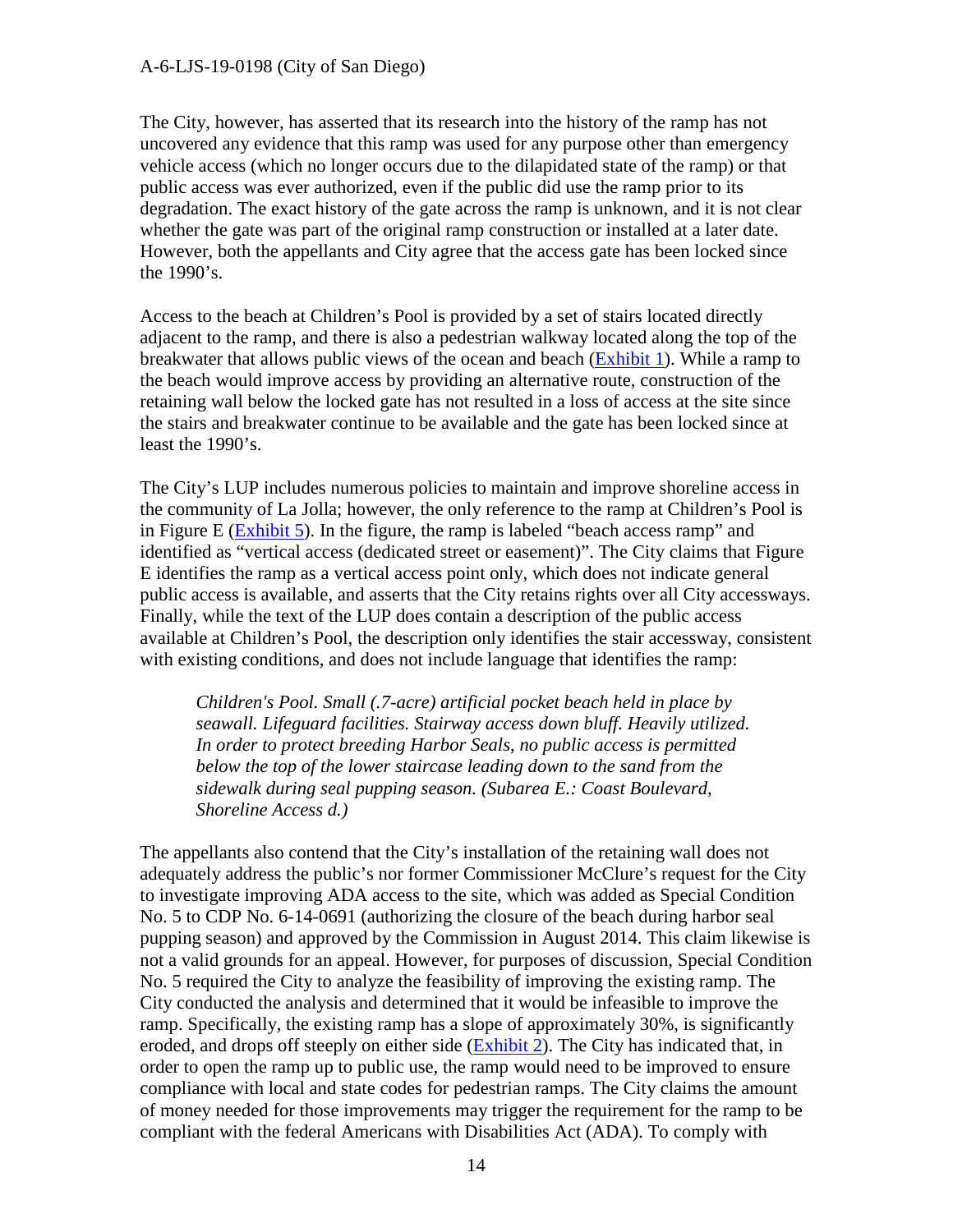current ADA standards, the City would need to construct a new ramp that would not exceed a 1:12 slope (see 36 C.F.R. § Pt. 1191, App. D, § 405.2). That, in turn, would require over 313 linear feet of ramps and landings and extend onto a significant area of the beach, resulting in a development footprint of approximately 1,500-1,800 sq.ft. (30 ft. wide by 50 to 60 ft. long). The loss of sandy beach would be significant. Therefore, the City has satisfied the public and Commission's request to investigate the feasibility of providing ADA access at Children's Pool. The study was reviewed and accepted by the Commission with its approval of CDP Amendment No. 6-14-0691-A1 on June 13, 2019, as part of the consideration for the continued closure of Children's Pool during the harbor seal pupping season for an additional 10 years.

In addition, as mentioned previously, the existing lifeguard station was constructed in 2016 and includes ADA improvements, including a 10 ft. wide ADA-compliant pedestrian ramp from the sidewalk at Coast Boulevard to the restrooms at the lower level of the lifeguard station and breakwater viewing area, as well as ADA restrooms and a shower. However, the City incorporated the existing stairs into its design and did not extend the ramp onto the beach. The City has indicated that the City Attorney evaluated legal requirements to provide access to the beach during the planning of the lifeguard station in 2012; however, the City Attorney at the time opined that the improvements for the replacement of the lifeguard station did not trigger the need to provide a ramp to the beach and that the project was only required to provide a ramp to the new restrooms on the lower level. Although the City has improved ADA-access by providing a ramp to the new restrooms, there is no existing ADA-access to the beach that would accommodate a person in a wheelchair.

The La Jolla Community Plan identifies three locations in La Jolla with beach access ramps: Children's Pool, Boomer Beach, and just north of Scripps Pier. However, currently the facilities at all three of these locations are not designed to provide ADA access to the beach or water. The City has indicated that it is considering providing ADA accessible ramps to the beach at a more feasible location in proximity to Children's Pool, including Marine Street and Sea Lane, which are located approximately one mile south of Children's Pool; however, they have not yet identified funds to provide the additional ramps.

Although there are currently no ADA accessible facilities at Children's Pool that connect to the beach, there are many San Diego beaches that are easily accessible to beach-goers with disabilities and additionally have Health Department-approved water quality<sup>[1](#page-14-0)</sup>. South Mission Beach has three accessible fixed concrete ramps between San Fernando and

 $\overline{a}$ 

<span id="page-14-0"></span><sup>&</sup>lt;sup>1</sup> Special Condition No. 5 of CDP No. 6-14-0691 also required the City to conduct a feasibility study that analyzed sand and water quality and methods to improve sand and water quality at Children's Pool. The study was completed by the City and found that all types of fecal indicator bacteria (FIB) were present in the sand and that concentrations were elevated compared with those of a reference beach. However, Children's Pool has been in compliance with water quality Bacteria Total Maximum Daily Load (TDML) numeric targets since 2015, with the exception of one exceedance in 2018, indicating an improvement in water quality at Children's Pool. While the City has evaluated options to improve water quality, the options would adversely impact public access and marine resources, and were deemed infeasible. See the staff report findings for additional information: [https://www.coastal.ca.gov/meetings/agenda/#/2019/6.](https://www.coastal.ca.gov/meetings/agenda/#/2019/6)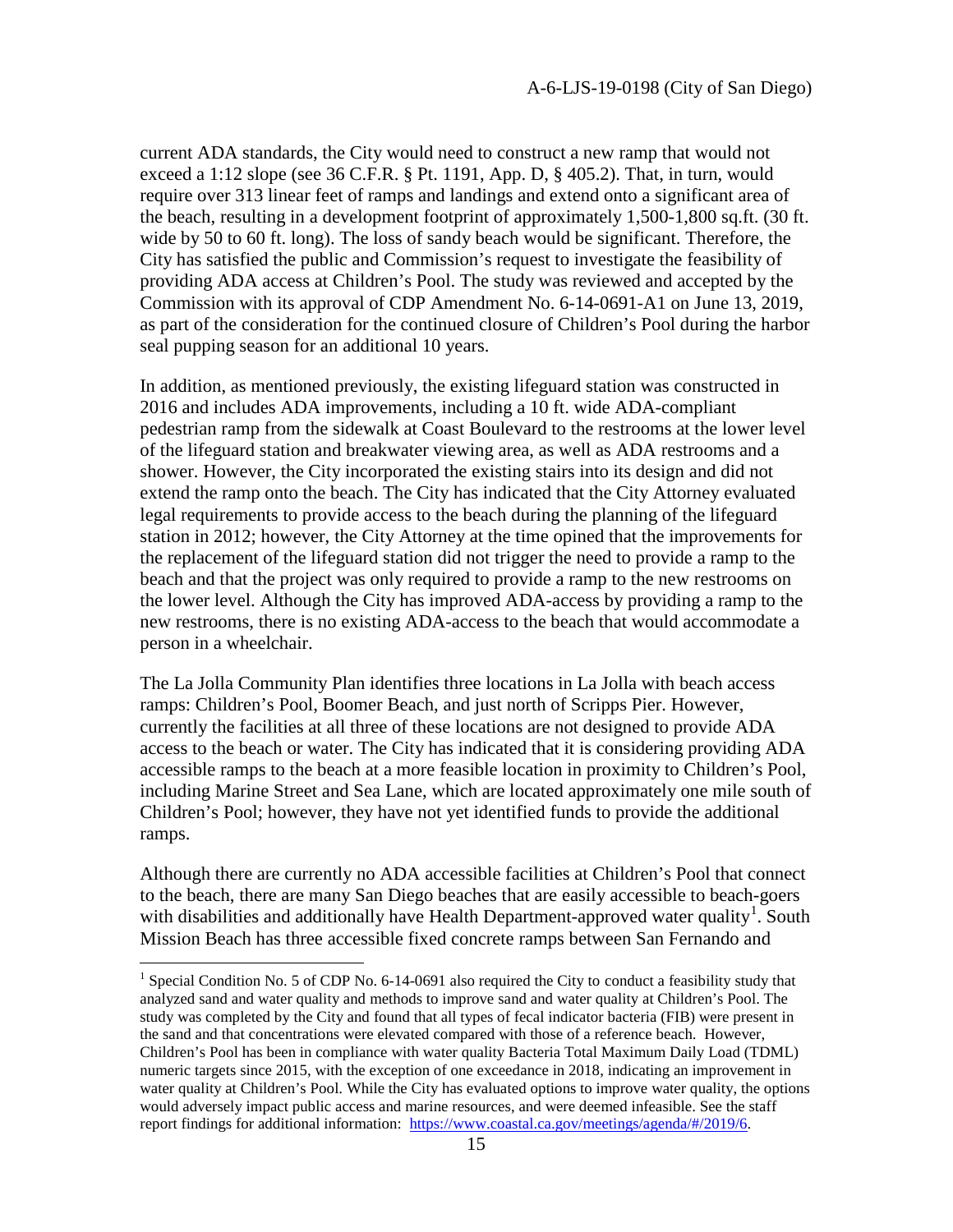West Mission Bay Drive. There are seven locations with removable beach ramps that are available from the second week in May through the third week in September: La Jolla Shores, by the main lifeguard tower; Pacific Beach, in front of the main lifeguard tower at Grand Avenue; Mission Beach, in front of the main lifeguard tower; South Mission Beach, south of the main lifeguard tower; Ocean Beach, in front of the main lifeguard tower; Crown Point, south of the southern comfort station; Bonita Cove, near the southwest parking lot; and at Mission Point Park, at the western end of the park. La Jolla Shores, approximately two miles north of Children's Pool Beach, provides one free beach wheelchair for disabled visitors and is a flat, accessible beach. Beach wheelchairs can also be utilized, free of charge, at Ocean Beach, Mission Beach, and Pacific Beach. The facilities at Crown Point, Bonita Cove, and Mission Point Park allow people to access the calmer waters of Mission Bay. The public is able to utilize these accessible beaches during the five months of pupping season that beach access is restricted at Children's Pool.

The appellants also contend that the retaining wall blocks the ramp from being used for emergency vehicle access and, as such, does not meet the City's CDP findings that identify that the ramp would be provided for emergency vehicles. While the project description for the lifeguard tower does identify that an emergency access ramp would be constructed to the beach, the project plans approved for the project [\(Exhibit 3\)](https://documents.coastal.ca.gov/reports/2020/2/f18a/f18a-2-2020-exhibits.pdf) do not show a ramp leading to the beach and the City has indicated this discrepancy resulted from a disconnect between the City's Development Services Department, who prepared the staff report, and the Public Works Department, the project proponent. Instead, the approved plans show a new ADA ramp, labeled "ramp to beach" that accommodates emergency vehicles from Coast Boulevard to the emergency access gate/retaining wall, which is consistent with the ramp, as constructed. The City has also indicated that City no longer uses the emergency access ramp given its dilapidated state; instead, rescue personnel use the existing stairs and/or seawall for emergency access to the beach.

Finally, the appellants contend that construction of the retaining wall has resulted in unidentified impacts to public safety, public coastal access and the community plan that require mitigation under CEQA. The alleged deficiencies of the City's CEQA review are not a valid basis for an appeal to the Commission. As discussed previously, Section 30603(b)(1) states that the grounds for an appeal shall be limited to an allegation that the development does not conform to the standards set forth in the certified local coastal program or the public access policies of Chapter 3 of the Coastal Act.

In summary, the ramp at Children's Pool is eroded and steeply drops off on either side and is therefore unsafe for public use in its current state. While the ramp may have been historically used by the public on an informal basis, it is unclear whether the City authorized such access. The gate has been in place for many years and has been consistently locked since at least the 1990's as agreed to by both the City and appellants. The LUP only identifies the ramp on one figure and it is not clear why the ramp was identified since the LUP was certified in 2004, after the gate to the ramp was locked. The City claims that Figure E identifies the ramp as a vertical access point only, which does not indicate general public access is available, and asserts that the City retains rights over all City accessways. The remaining language in the LUP does not identify the ramp as a public accessway, only the stairs. As such, installing the retaining wall under the gate has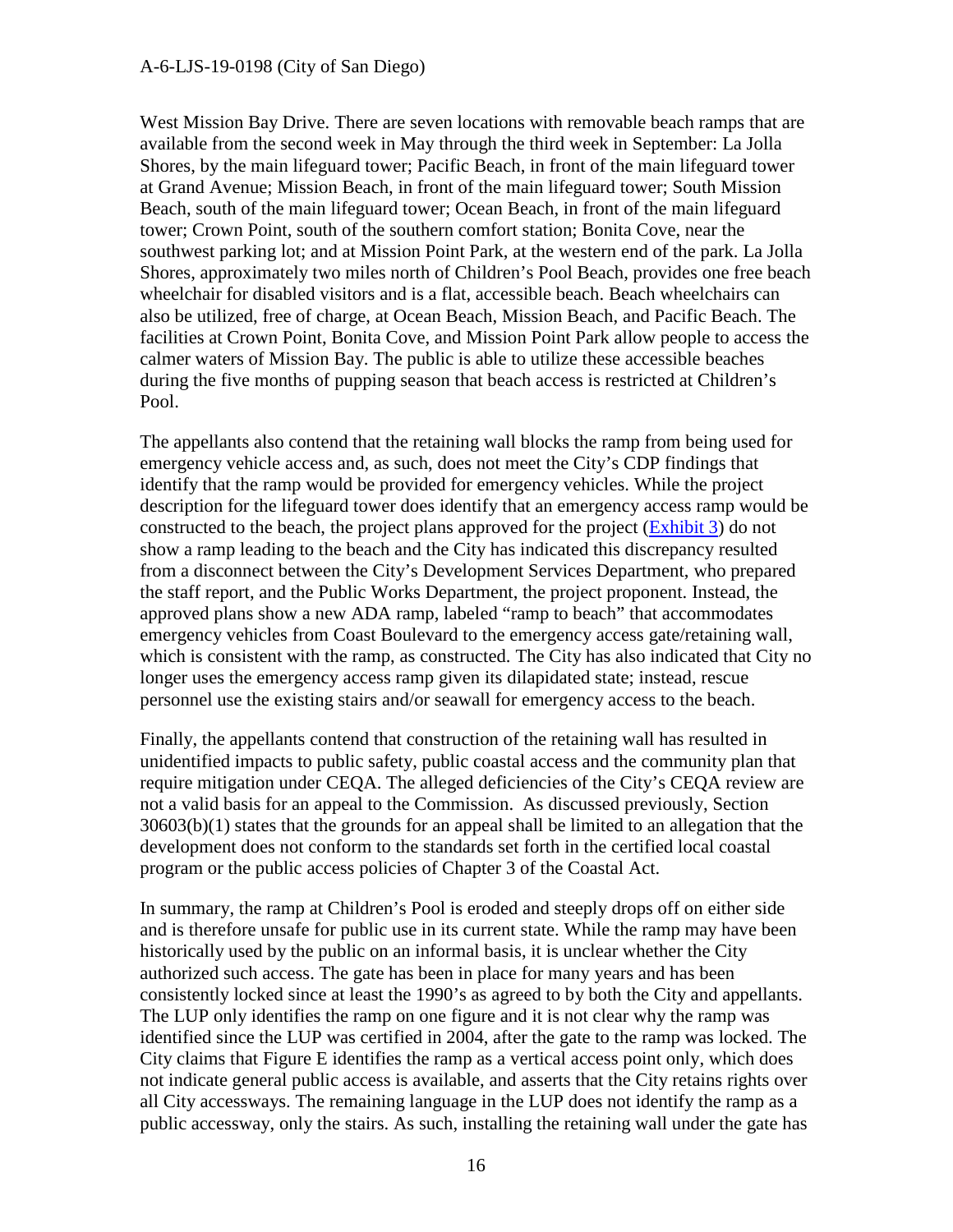not blocked existing access to the beach. Finally, the City did explore the feasibility of improving the ramp to provide public access and determined that it would be infeasible because the improvements would trigger ADA requirements and result in a design that would take up a large footprint on the sand, thus impacting the harbor seal rookery that resides there.

Therefore, the Commission does not agree that the City's determination that the retaining wall substantially conforms to the City's original approval raises a significant issue with regard to public access or recreation, nor does it raise issues of regional or statewide significance.

### <span id="page-16-0"></span>**C. COASTAL HAZARDS**

Mr. Hunrichs contends that the City's approval is not consistent with the CDP findings that the project would not result in undue risk from erosional forces. Based on the City's explanation for the retaining wall, the ramp as constructed did cause the bluff and gate footings to become exposed, which required construction of the retaining wall landing, in part, to protect and provide additional support for the bluff and gate, prevent erosion of the bluff, and retain exposed bluff soil to prevent soil falling onto the pedestrian path and ramp. Thus, the original project has resulted in risk from erosion at this site; however, the City added the retaining wall to the project during construction in order to address erosion. In this case, the Commission does not agree that the City's determination that the retaining wall substantially conforms to the City's original approval raises a significant issue, nor does it raise issues of regional or statewide significance.

### <span id="page-16-1"></span>**D. SUBSTANTIAL ISSUE FACTORS**

As discussed above, there is adequate factual and legal support for the City's determination that the after-the-fact development substantially conforms to CDP No.549626, and that the development is consistent with the certified LCP and public access and recreation policies of the Coastal Act. The other factors that the Commission normally considers when evaluating whether a local government's action raises a substantial issue also support a finding of no substantial issue. The extent and scope of the development is minor. The project will not affect coastal resources, and as a result of the local government's decision will not create an adverse precedent for interpretation of the City's LCP. Finally, the objections to the project suggested by the appellants do not raise issues of regional or statewide significance, but concentrate on purely local issues.

### <span id="page-16-2"></span>**E. UNPERMITTED DEVELOPMENT**

Unpermitted development has occurred on the project site, including the construction of an approximately 30 in. high, 14 ft. long retaining wall under the existing emergency access gate on the northwest side of the new lifeguard station and the conversion of two public parking spaces into lifeguard parking. Mr. Ken Hunrichs reported the unpermitted development to Commission enforcement staff in 2018. The City asserted that this work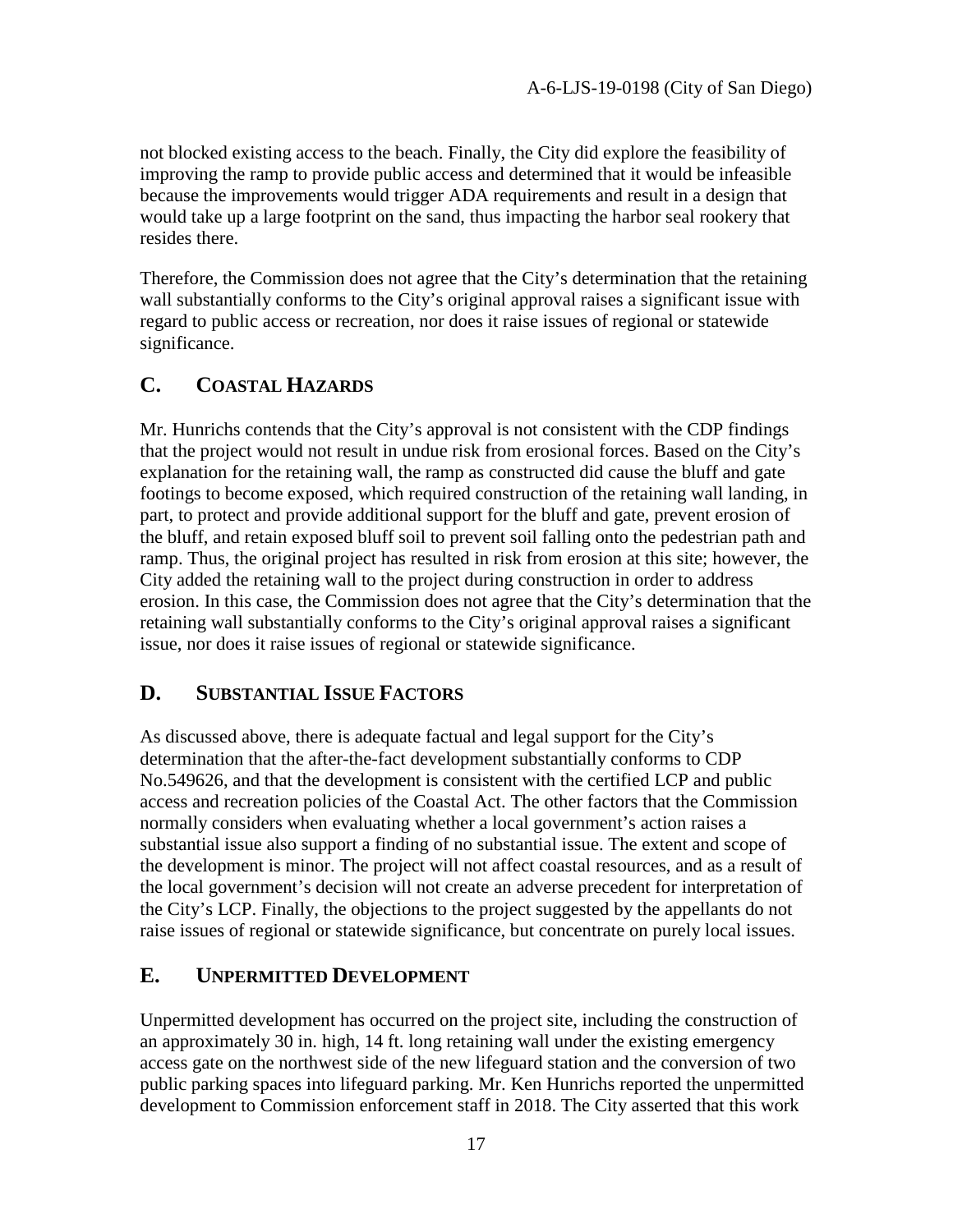was authorized as part of CDP No. 549626. However, after reviewing the Notice of Final Action for CDP No. 549626, which is within the Commission's appeal jurisdiction, Commission staff determined that neither the retaining wall nor the conversion of public parking spaces were included in the City-issued CDP and therefore constituted unpermitted development. According to the materials provided by City staff, the incorporation of the retaining wall into the approved project took place after the Commission received the Notice of Final Action from the City. Thus, neither the retaining wall nor the parking conversion was reviewed by Commission staff, when determining whether to appeal the City's action. In 2018, however, the City replaced the two public parking spaces as part of the Coast Boulevard Walkway Improvements project. Enforcement staff has verified the parking has been restored, thus correcting that issue.

The City's substantial conformance determination addresses the remainder of the unpermitted development described above by authorizing the retaining wall after-the-fact. Finding no substantial issue with the City's substantial conformance determination pursuant to the staff recommendation will result in resolution of the above described violations going forward.

Although development has taken place prior to submission of this appeal, consideration of this appeal by the Commission has been based solely upon the development's consistency with the public access and recreation policies of the Coastal Act and the City's LCP. Commission review and action on this appeal does not constitute a waiver of any legal action with regard to the alleged violations, nor does it constitute an implied statement of the Commission's position regarding the legality of development, other than the development addressed herein, undertaken on the subject site without a coastal permit.